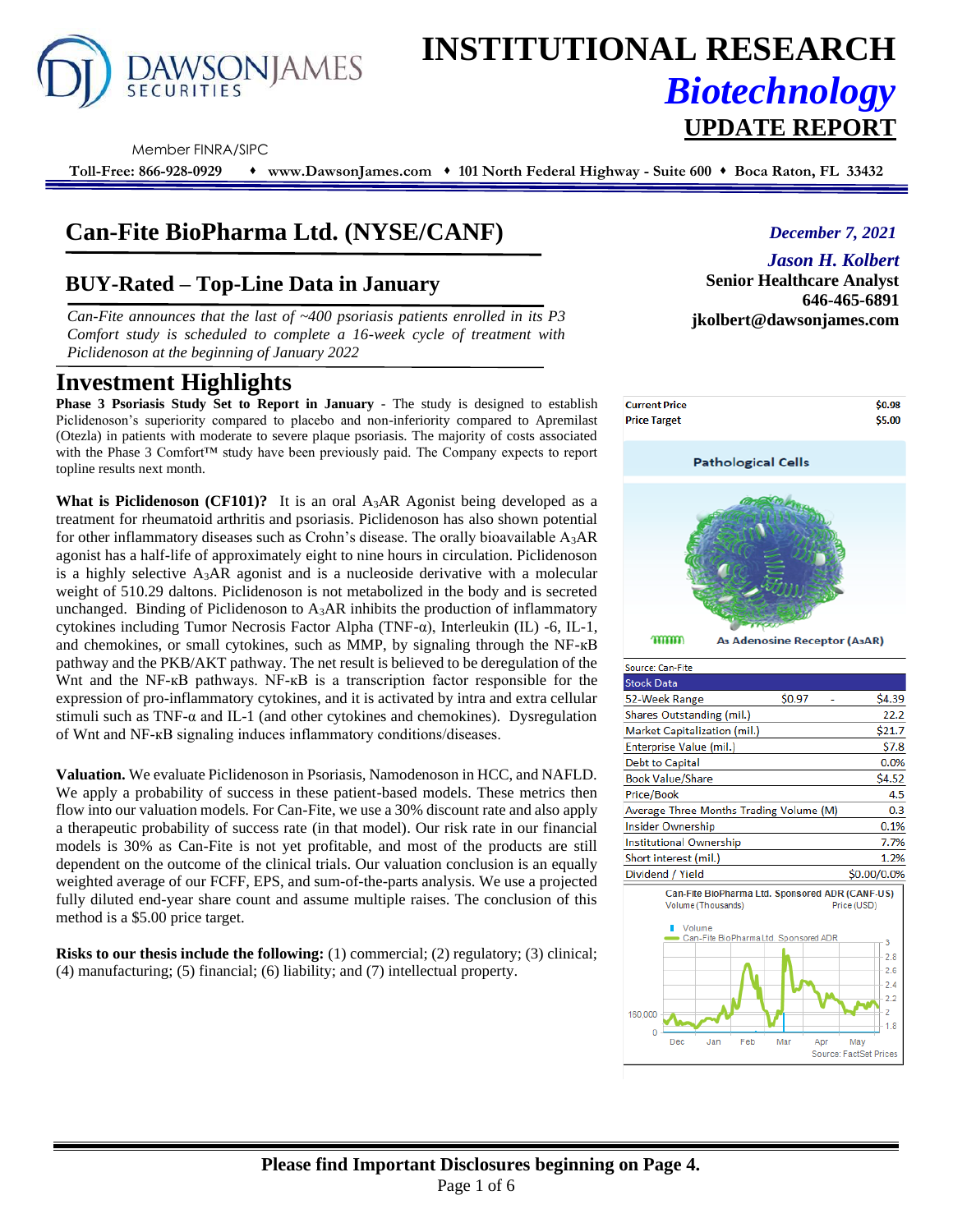

#### **Product Modeling Assumptions**

- 1. We assume the program in RA does not continue but Psoriasis does to a second pivotal trial. If we assume a similar size, cost, and time for the studies, it suggests we could see U.S. top line data in a year from the current trial.
- 2. We assume Can-Fite may partner Piclidenoson (and Namodenoson). For the purpose of our model, we assume a sliding scale royalty at a base of 25% but rising to 30% based on sales levels. In accordance with this assumption, we only moderately increase G&A expenses as the Company is not likely to build a salesforce in this scenario.
- 3. We assume pricing of \$5,000 in the U.S. and \$3,000 in Europe with 2% year on year increases for Piclidenoson in Psoriasis, and the target population is assumed to be high A3AR expressers.
- 4. A probability success factor of 50% to our models for Psoriasis.
- 5. We assume Namodenoson is approved and launches (U.S. and Europe), for late-stage liver cancer in 2024.
- 6. We assume Namodenoson pricing of \$50,000 in the U.S. and \$35,000 in Europe with a 2% y/y increase.
- 7. A probability success factor of 50% is applied to our HCC model-based, which is based on Phase 2 data.
- 8. A probability success factor of 10% to our U.S. and EU models for NAFLD/NASH as the current Phase 2 study is exploratory, and the clinical development pathway for this indication is long and expensive and may require a partner to pay development costs. As such, we believe it's prudent to heavily discount the indication.
- 9. We do not include CF 602 for the ED indication in our model as the product is still in early stages of testing. We assume a partner is needed to move the project into the clinic.
- 10. We do not include any estimates for COVID.

#### **Exhibit 1. Product Market Models**

| Piclidenoson - CF101 (US)                           | 2018E     | 2019E     | 2020E     | 2021E     | 2022E     | 2023E     | 2024E     | 2025E     | 2026E     | 2027E     | 2028E     | 2029E     | 2030E     |
|-----------------------------------------------------|-----------|-----------|-----------|-----------|-----------|-----------|-----------|-----------|-----------|-----------|-----------|-----------|-----------|
| Psoriasis incidence                                 | 7.178.760 | 322.335   | 468.782   | 7.618.158 | 7.770.521 | 925.931   | 8.084.450 | 8.246.139 | 8.411.061 | 8.579.283 | 8.750.868 | 8,925,886 | 9.104.403 |
| Increase in incidence                               | 2%        | 2%        | 2%        | 2%        | 2%        | 2%        | 2%        | 2%        | 2%        | 2%        | 2%        | 2%        | 2%        |
| Plaque psoriasis (80%)                              | 5.743.008 | 5.857.868 | 5.975.026 | 6.094.526 | 6.216.417 | 6.340.745 | 6.467.560 | 6,596.91  | 6.728.849 | 6.863.426 | 000.695   | 7.140.709 | 7.283.523 |
| Moderate to severe plaque psoriasis (17%)           | 976.311   | 995.838   | 1.015.754 | 1.036.069 | 1.056.791 | 1.077.927 | 1,099,485 | 1.121.475 | 1,143,904 | ,166,782  | ,190,118  | 1.213.920 | 1.238.199 |
| Patients seeking treatment (84%)                    | 820,102   | 836,504   | 853,234   | 870,298   | 887.704   | 905,458   | 923.568   | 942,039   | 960,880   | 980,097   | 999,699   | 1,019,693 | 1.040.087 |
| <b>Market Penetration</b>                           |           |           |           |           |           | 0.0%      | 3.0%      | 6.0%      | 7.0%      | 8.0%      | 9.0%      | 10.0%     | 11.0%     |
| Patients receiving CF101                            |           |           |           |           |           |           | 27,707    | 56,522    | 67.262    | 78,408    | 89.973    | 101.969   | 114,410   |
| Annual cost of treatment                            |           |           |           |           |           | 5.000     | 5.100     | 5.202     | 5.306     | 5.412 S   | 5.520     | 5.631     | 5.743     |
| Increase in Price                                   |           |           |           |           |           | 2%        | 2%        | 2%        | 2%        | 2%        | 2%        | 2%        | 2%        |
| Revenue ('000)                                      |           |           |           |           |           | . .       | 141,306   | 294.029   | 356,893   | 424,356   | 496.687   | 574.170 S | 657.103   |
| Probability of Success                              |           |           |           |           | 65%       | 65%       | 65%       | 65%       | 65%       | 65%       | 65%       | 65%       | 65%       |
| Total Revenue ('000)                                |           |           |           |           |           |           | 91.849    | 191.119   | 231.980   | 275,831   | 322.846   | 373.211   | 427,117   |
| Source: Company reports and Dawson James Securities |           |           |           |           |           |           |           |           |           |           |           |           |           |

| Piclidenoson - CF101 (EU)                                                                               | 2018E      | 2019E      | 2020E      | 2021E        | 2022E                  | 2023E                                               | 2024E                               | 2025E                                | 2026E                                  | 2027E                              | 2028E                                | 2029E                                | 2030E          |
|---------------------------------------------------------------------------------------------------------|------------|------------|------------|--------------|------------------------|-----------------------------------------------------|-------------------------------------|--------------------------------------|----------------------------------------|------------------------------------|--------------------------------------|--------------------------------------|----------------|
| Psoriasis incidence                                                                                     | 11,548,440 | 11,779,409 | 12.014.997 | 12,255,297   | 12.500.403             | 12.750.411                                          | 13,005,419                          | 13,265,528                           | 13,530,838                             | 13,801,455                         | 14.077.484                           | 14,359,034                           | 14,646.214     |
| Increase in incidence                                                                                   | 2%         | 2%         | 2%         | 2%           | 2%                     | 2%                                                  | 2%                                  | 2%                                   | 2%                                     | 2%                                 | 2%                                   | 2%                                   | 2%             |
| Plague psoriasis (80%)                                                                                  | 9.238.752  | 9.423.527  | 9.611.998  | 9.804.238    | 10.000.322             | 10.200.329                                          | 10.404.335                          | 10.612.422                           | 10.824.670                             | 11.041.164                         | 11.261.987                           | 11,487,227                           | 11.716.971     |
| Moderate to severe plaque psoriasis (17%)                                                               | 1,570,588  | 1,602,000  | 1,634,040  | 1,666,720    | 1,700,055              | 1,734,056                                           | 1,768,737                           | 1,804,112                            | 1,840,194                              | 1,876,998                          | 1,914,538                            | 1,952,829                            | 1,991,885      |
| Patients seeking treatment (84%)                                                                        | 1,319,294  | 1,345,680  | 1,372,593  | 1,400,045    | 1,428,046              | 1,456,607                                           | 1,485,739                           | 1,515,454                            | 1,545,763                              | 1,576,678                          | 1,608,212                            | 1,640,376                            | 1,673,184      |
| <b>Market Penetration</b>                                                                               |            |            |            |              |                        | 0.0%                                                | 2.0%                                | 9.0%                                 | 10.0%                                  | 11.0%                              | 12.0%                                | 13.0%                                | 14.0%          |
| Patients receiving CF101                                                                                |            |            |            |              |                        |                                                     | 29.715                              | 136,391                              | 154,576                                | 173,435                            | 192,985                              | 213,249                              | 234,246        |
| Price of treatment                                                                                      |            |            |            |              | s                      | 3.000<br>- \$                                       | 3.060 \$                            | $3,121$ \$                           | $3,184$ \$                             | 3,247<br>s                         | 3.312 S                              | 3.378 S                              | 3.446          |
| Increase in Price                                                                                       |            |            |            |              |                        | 2%                                                  | 2%                                  | 2%                                   | 2%                                     | 2%                                 | 2%                                   | 2%                                   | 2%             |
| Revenue ('000)                                                                                          |            |            |            |              | s                      | \$.<br>$\overline{\phantom{a}}$                     | $\mathbf{r}_\mathsf{S}$<br>90.927   | $\mathbf{r}_\mathbf{S}$<br>425.703   | $\mathbf{r}_\mathbf{S}$<br>492.113     | $\mathbf{r}_\mathbf{S}$<br>563,194 | 639,214 5                            | 720,459 \$                           | 807,224        |
| Probability of Success                                                                                  |            |            |            |              | 65%                    | 65%                                                 | 65%                                 | 65%                                  | 65%                                    | 65%                                | 65%                                  | 65%                                  | 65%            |
| Total Revenue ('000)                                                                                    |            |            |            | $\mathbf{s}$ | $\mathbf{s}$<br>$\sim$ | $\mathbf{s}$<br>$\sim$                              | $59,103$ \$                         | 276,707 \$                           | 319,873 \$                             | 366,076 \$                         | 415.489 \$                           | 468.298 \$                           | 524,696        |
| Namodenos on - CF1 02 (US)                                                                              | 2018E      | 2019E      | 2020E      | 2021E        | 2022E                  | 2023E                                               | 2024E                               | 2025E                                | 2026E                                  | 2027E                              | 2028E                                | 2029E                                | 20305          |
| Hepatocellular Carcinoma incidence                                                                      | 42,355     | 43,202     | 44,066     | 44.947       | 45,846                 | 46,763                                              | 47,698                              | 48,652                               | 49.625                                 | 50,618                             | 51,630                               | 52,663                               | 53,716         |
| Increase in incidence                                                                                   | 2%         | 2%         | 2%         | 2%           | 2%                     | 2%                                                  | 2%                                  | 2%                                   | 2%                                     | 2%                                 | 2%                                   | 2%                                   | 2%             |
| % of deaths due to Sorafenib in patients with Barcelona Clinic Liver Cancer stage CHCC (64%)            | 27,107     | 27,649     | 28,202     | 28,766       | 29,341                 | 29,928<br>0.0%                                      | 30,527                              | 31.137<br>5.0%                       | 31,760<br>6.0%                         | 32,395                             | 33,043                               | 33,704<br>9.0%                       | 34,378         |
| Market Penetration<br>Patients receiving CF101                                                          |            |            |            |              | 0.0%                   |                                                     | 1.0%<br>305                         | 1,557                                | 1,906                                  | 7.0%<br>2,268                      | 8.0%<br>2.643                        | 3.033                                | 10.0%<br>3,438 |
|                                                                                                         | ×          |            |            |              |                        |                                                     |                                     |                                      |                                        |                                    |                                      |                                      |                |
| Price of treatment<br><b>Increase</b> in Price                                                          |            |            |            |              | 50,000<br>s<br>2%      | 51,000<br>2%                                        | 52.020<br>s<br>2%                   | 53,060<br>s<br>2%                    | 54.122 S<br>2%                         | 55.204 S<br>2%                     | 56,308<br>2%                         | 57,434<br>s<br>2%                    | 58,583<br>2%   |
| Revenue ('000)                                                                                          |            |            |            |              | s<br>a.                | s<br>$\sim$                                         | 15,880<br>s                         | 82.608<br>s                          | 103,135                                | i Ts<br>125,185 S                  | 148,848                              | 174,220 S<br>r.                      | 201,398        |
| Probability of Success                                                                                  |            |            |            |              | 50%                    | 50%                                                 | 50%                                 | 50%                                  | 50%                                    | 50%                                | 50%                                  | 50%                                  | 50%            |
| Total Revenue ('000)                                                                                    |            |            |            |              | ٠                      | ٠                                                   | 7.940                               | 41.304 \$                            | 51,567 \$                              | 62.592 \$                          | 74.424                               | 87,110                               | 100,639        |
| Namodenoson - CF102 (EU)                                                                                | 2018E      | 2019E      | 2020E      | 2021E        | 2022E                  | 2023E                                               | 2024E                               | 2025E                                | 2026E                                  | 2027E                              | 2028E                                | 2029E                                | 2030E          |
| Hepatocellular Carcinoma incidence                                                                      | 54,111     | 55,193     | 56,297     | 57,423       | 58,572                 | 59,743                                              | 60,938                              | 62,157                               | 63,400                                 | 64,668                             | 65,961                               | 67,280                               | 68,626         |
| Increase in incidence                                                                                   | 2%         | 2%         | 2%         | 2%           | 2%                     | 2%                                                  | 2%                                  | 2%                                   | 2%                                     | 2%                                 | 2%                                   | 2%                                   | 2%             |
| % of death occurrence due to Sorafenib in patients with Barcelona Clinic Liver Cancer stage C HCC (64%) | 34,631     | 35.324     | 36,030     | 36.751       | 37,486                 | 38.236                                              | 39,000                              | 39,780                               | 40,576                                 | 41,387                             | 42.215                               | 43,060                               | 43,921         |
| <b>Market Penetration</b>                                                                               |            |            |            |              | 0.0%                   | 0.0%                                                | 1.0%                                | 5.0%                                 | 6.0%                                   | 7.0%                               | 8.0%                                 | 9.0%                                 | 10.0%          |
| Patients receiving CF101                                                                                |            |            |            |              |                        |                                                     | 609                                 | 3,108                                | 3.804                                  | 4,527                              | 5.277                                | 6.055                                | 6,863          |
| Price of treatment                                                                                      |            |            |            | s            | 35,000<br>-S           | 35,700<br>s                                         | 36.414<br>- \$                      | 37,142 \$                            | 37,885<br>- S                          | 38,643<br>- 5                      | 39.416 S                             | 40,204 \$                            | 41,008         |
| Increase in Price                                                                                       |            |            |            |              | 2%                     | 2%                                                  | 2%                                  | 2%                                   | 2%                                     | 2%                                 | 2%                                   | 2%                                   | 2%             |
| Revenue ('000)                                                                                          |            |            |            | s            | $r_{\rm s}$<br>ă.      | $\mathbf{r}_\mathbf{S}$<br>$\overline{\phantom{a}}$ | $\mathbf{r}_{\mathsf{S}}$<br>22.190 | •s.<br>115.432                       | $\mathbf{r}_{\mathsf{S}}$<br>144,115   | 174.927 S                          | $\mathbf{r}_\mathbf{S}$<br>207.993   | $243,445$ \$                         | 281.422        |
| Probability of Success                                                                                  |            |            |            |              | 50%                    | 50%                                                 | 50%                                 | 50%                                  | 50%                                    | 50%                                | 50%                                  | 50%                                  | 50%            |
| <b>Total Revenue ('000)</b>                                                                             |            |            |            | $\mathbf{s}$ | <b>S</b><br>×.         | $\mathbf{s}$<br>$\sim$                              | 11.095 \$                           | 57.716 \$                            | 72.057 \$                              | 87,463 \$                          | 103.996 \$                           | 121.722 \$                           | 140,711        |
| Namodenoson - CF102 (US)                                                                                | 2018E      | 2019E      | 2020E      | 2021E        | 2022E                  | 2023E                                               | 2024E                               | 2025E                                | 2026E                                  | 2027E                              | 2028E                                | 2029E                                | 2030E          |
| NAFLD/NASH                                                                                              | 11,548,440 | 11,779,409 | 12,014,997 | 12,255,297   | 12,500,403             | 12,750,411                                          | 13,005,419                          | 13,265,528                           | 13,530,838                             | 13,801,455                         | 14,077,484                           | 14,359,034                           | 14,646,214     |
| Increase in incidence                                                                                   | 2%         | 2%         | 2%         | 2%           | 2%                     | 2%                                                  | 2%                                  | 2%                                   | 2%                                     | 2%                                 | 2%                                   | 2%                                   | 2%             |
| <b>Market Penetration</b>                                                                               |            |            |            |              |                        |                                                     | 0.25%                               | 0.50%                                | 0.75%                                  | 1.00%                              | 1.00%                                | 1.00%                                | 1.00%          |
| Patients receiving CF101                                                                                |            |            |            |              |                        |                                                     | 32.514                              | 66,328                               | 101,481                                | 138,015                            | 140,775                              | 143,590                              | 146,462        |
| Price of treatment                                                                                      |            |            |            |              |                        | s                                                   | 25,000 \$                           | 25,500 \$                            | 26,010 \$                              | 26,530 \$                          | 27,061<br>- S                        | 27,602 \$                            | 28,154         |
| Increase in Price                                                                                       |            |            |            |              |                        |                                                     | 2%                                  | 2%                                   | 2%                                     | 2%                                 | 2%                                   | 2%                                   | 2%             |
| Revenue ('000)                                                                                          |            |            |            |              | s                      | s                                                   | $\cdot$ $\cdot$<br>812.839          | $\cdot$ $\cdot$ $\cdot$<br>1.691.355 | $\mathbf{r}_\mathbf{S}$<br>2.639.528   | $3.661.554$ S                      | $\mathbf{r}_\mathbf{S}$<br>3,809,480 | $\mathbf{r}_\mathbf{S}$<br>3.963.383 | 4.123.504      |
| Probability of Success                                                                                  |            |            |            |              | 10%                    | 10%                                                 | 10%                                 | 10%                                  | 10%                                    | 10%                                | 10%                                  | 10%                                  | 10%            |
| <b>Total Revenue ('000)</b>                                                                             |            |            |            | $\mathbf{s}$ | $\sim$<br>s            | $\sim$<br>s                                         | 81.284 \$                           | 169.135 \$                           | 263.953 \$                             | 366,155 S                          | 380.948 \$                           | 396,338 \$                           | 412,350        |
| Namodenoson - CF102 (EU-5)                                                                              | 2018E      | 2019E      | 2020E      | 2021E        | 2022E                  | 2023E                                               | 2024E                               | 2025E                                | 2026E                                  | 2027E                              | 2028E                                | 2029E                                | 2030E          |
| NAFLD/NASH                                                                                              | 11,548,440 | 11,779,409 | 12.014.997 | 12,255,297   | 12,500,403             | 12.750.411                                          | 13,005,419                          | 13,265,528                           | 13,530,838                             | 13,801,455                         | 14,077,484                           | 14,359,034                           | 14,646,214     |
| Increase in incidence                                                                                   | 2%         | 2%         | 2%         | 2%           | 2%                     | 2%                                                  | 2%                                  | 2%                                   | 2%                                     | 2%                                 | 2%                                   | 2%                                   | 2%             |
| <b>Market Penetration</b>                                                                               |            |            |            |              |                        |                                                     | 0.00%                               | 0.25%                                | 0.50%                                  | 0.75%                              | 1.00%                                | 1.00%                                | 1.00%          |
| Patients receiving CF101                                                                                |            |            |            |              |                        |                                                     |                                     | 33,164                               | 67,654                                 | 103,511                            | 140,775                              | 143,590                              | 146,462        |
| Price of treatment                                                                                      |            |            |            |              |                        | s                                                   | 20,000 \$                           | 20.400 S                             | 20,808<br>s                            | 21,224 \$                          | 21.649<br>- S                        | 22,082<br>-S                         | 22,523         |
| Increase in Price                                                                                       |            |            |            |              |                        |                                                     | 2%                                  | 2%                                   | 2%                                     | 2%                                 | 2%                                   | 2%                                   | 2%             |
| Revenue ('000)                                                                                          |            |            |            |              |                        | s                                                   | $\mathbf{r}_\mathbf{S}$             | 676,542                              | S 1.407.748<br>$\mathbf{r}_\mathbf{S}$ | 2,196,932 S                        | $\cdot$ $\cdot$ $\cdot$<br>3,047,584 | "s<br>3,170,707                      | 3.298.803      |
| Probability of Success                                                                                  |            |            |            |              | 10%                    | 10%                                                 | 10%                                 | 10%                                  | 10%                                    | 10%                                | 10%                                  | 10%                                  | 10%            |
| <b>Total Revenue ('000)</b>                                                                             |            |            |            | $\mathbf{s}$ | $\mathbf{s}$<br>٠      | s                                                   | $\mathbf{s}$                        | 67.654 \$                            | 140.775 \$                             | 219.693 S                          | 304.758 \$                           | 317.071 \$                           | 329,880        |

*Source: Dawson James Securities estimates, company reports*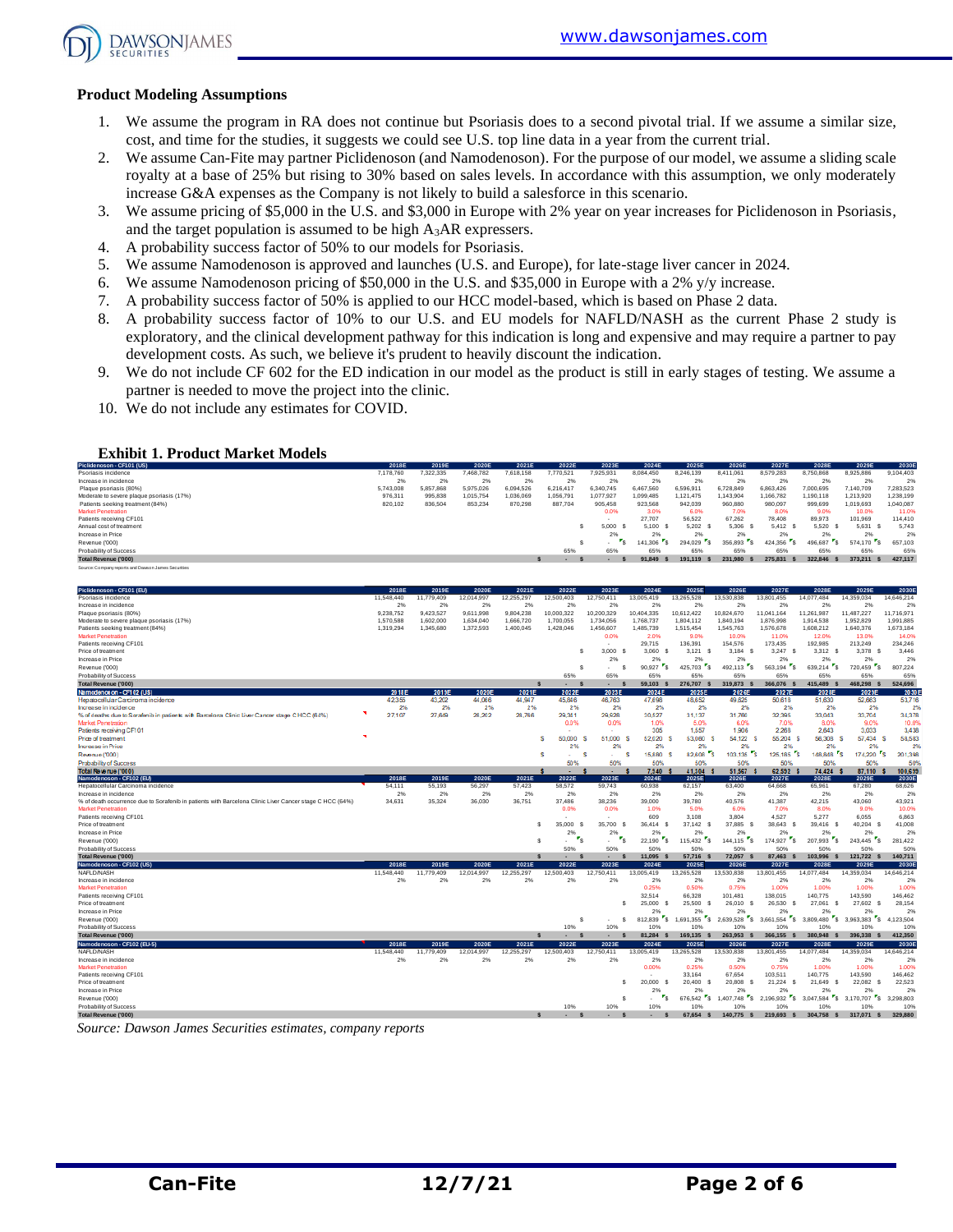

#### **Exhibit 2. Income Statement**

| Can-Fite Biopharma.: Income Statement (\$000)                        |          |           |          |          |         |                          |          |           |                |         |                               |         |                 |         |         |           |
|----------------------------------------------------------------------|----------|-----------|----------|----------|---------|--------------------------|----------|-----------|----------------|---------|-------------------------------|---------|-----------------|---------|---------|-----------|
| .: YE December 31                                                    | 2019A    | 2020A     | 1Q21A    | 2Q21A    | 3Q21A   | 4Q21E                    | 2021E    | 2022E     | 2023E          | 2024E   | 2025E                         | 2026E   | 2027E           | 2028E   | 2029E   | 2030E     |
| Revenue:                                                             | 2,032    | 763       | 148      | 250      | 252     |                          | 650      |           |                |         |                               |         |                 |         |         |           |
| Piclidenoson (CF-101), Rheumatoid Arthritis U.S.                     |          |           |          |          |         |                          |          |           |                |         |                               |         | $\sim$          |         | $\sim$  |           |
| Piclidenoson (CF-101), Rheumatoid Arthritis EU                       |          |           |          |          |         |                          |          |           |                |         | $\overline{\phantom{a}}$<br>÷ |         |                 |         | ÷       |           |
|                                                                      |          |           |          |          |         |                          |          |           |                |         |                               |         |                 |         |         |           |
| Piclidenoson (CF-101), Psoriasis U.S.                                |          |           |          |          |         |                          |          |           |                | 91,849  | 191,119                       | 231,980 | 275,831         | 322,846 | 373,211 | 427,117   |
| Piclidenoson (CF-101), Psoriasis EU                                  |          |           |          |          |         |                          |          |           |                | 59,103  | 276,707                       | 319,873 | 366,076         | 415,489 | 468,298 | 524,696   |
| Namodenoson HCC U.S.                                                 |          |           |          |          |         |                          |          |           |                | 7,940   | 41,304                        | 51,567  | 62,592          | 74,424  | 87,110  | 100,699   |
| Namodenoson HCC EU                                                   |          |           |          |          |         |                          |          |           |                | 11,095  | 57,716                        | 72,057  | 87,463          | 103,996 | 121,722 | 140,711   |
| Namodenoson NASH/NAFLD U.S.                                          |          |           |          |          |         |                          |          |           |                | 81,284  | 169,135                       | 263,953 | 366.155         | 380,948 | 396,338 | 412,350   |
| Namodenoson NASH/NAFLD EU                                            |          |           |          |          |         |                          |          |           |                |         | 67,654                        | 140,775 | 219.693         | 304,758 | 317,071 | 329,880   |
| <b>Total Product Sales</b>                                           | 2.032    | 763       | 148      | 250      | 252     |                          | 650      |           |                | 158.892 | 509.130                       | 603.421 | 704.499         | 812,760 | 928,618 | 1.052.512 |
| Milestone From Gebro Holdings                                        |          |           |          |          |         |                          |          |           |                |         |                               |         |                 |         |         |           |
| Piclidenoson (CF-101), Rheumatoid Arthritis U.S.                     |          |           |          |          |         |                          |          |           |                |         |                               |         |                 |         |         |           |
|                                                                      |          |           |          |          |         |                          |          |           |                |         |                               |         |                 |         |         |           |
| <b>Royalty Rate from Global Partnership</b>                          |          |           |          |          |         |                          |          |           |                |         |                               |         |                 |         |         |           |
| Piclidenoson (CF-101), Rheumatoid Arthritis EU                       |          |           |          |          |         |                          |          |           |                |         |                               |         |                 |         |         |           |
| <b>Royalty Rate from Global Partnership</b>                          |          |           |          |          |         |                          |          |           |                |         |                               |         |                 |         |         |           |
| Piclidenoson (CF-101), Psoriasis U.S.                                |          |           |          |          |         |                          |          |           |                | 22.962  | 47.780                        | 57,995  | 68,958          | 80.712  | 93,303  | 106,779   |
| <b>Royalty Rate from Global Partnership</b>                          |          |           |          |          |         |                          |          |           |                | 399     | 17%                           | 18%     | 19 <sup>°</sup> | 19%     | 20%     | 20%       |
| Piclidenoson (CF-101), Psoriasis EU                                  |          |           |          |          |         |                          |          |           |                | 22.962  | 47.780                        | 57,995  | 68,958          | 80,712  | 93,303  | 106,779   |
| <b>Royalty Rate from Global Partnership</b>                          |          |           |          |          |         |                          |          |           |                | 39%     | 17%                           | 18%     | 19%             | 19%     | 20%     | 20%       |
| Namodenoson HCC U.S.                                                 |          |           |          |          |         |                          |          |           |                | 1,985   | 10,326                        | 12,892  | 15,648          | 18,606  | 21,777  | 25,175    |
|                                                                      |          |           |          |          |         |                          |          |           |                |         |                               |         |                 |         |         |           |
| <b>Royalty Rate from Global Partnership</b>                          |          |           |          |          |         |                          |          |           |                | 25%     | 25%                           | 25%     | 25%             | 25%     | 25%     | 25%       |
| Namodenoson HCC EU                                                   |          |           |          |          |         |                          |          |           |                | 2,774   | 14,429                        | 18,014  | 23,615          | 28,079  | 32,865  | 37,992    |
| <b>Royalty Rate from Global Partnership</b>                          |          |           |          |          |         |                          |          |           |                | 25%     | 25%                           | 25%     | 27%             | 27%     | 27%     | 27%       |
| Namodenoson NASH/NAFLD U.S.                                          |          |           |          |          |         |                          |          |           |                | 20,321  | 42,284                        | 65,988  | 93,223          | 96,989  | 100,908 | 104,984   |
| <b>Royalty Rate from Global Partnership</b>                          |          |           |          |          |         |                          |          |           |                | 25%     | 25%                           | 25%     | 25%             | 25%     | 25%     | 25%       |
| Namodenoson NASH/NAFLD EU                                            |          |           |          |          |         |                          |          |           |                |         | 16,914                        | 35,194  | 54,923          | 76,190  | 79,268  | 82,470    |
| <b>Royalty Rate from Global Partnership</b>                          |          |           |          |          |         |                          |          |           |                |         | 25%                           | 25%     | 25%             | 25%     | 25%     | 25%       |
| Total royalties, collaborative revenue                               |          |           |          |          |         |                          |          |           |                |         |                               |         |                 |         |         |           |
| <b>Total Revenue</b>                                                 | 2,032    | 763       | 148      | 250      | 252     | <b>College</b>           | 650      | .         | <b>College</b> | 71,004  | 179,512                       | 248,078 | 325,325         | 381,287 | 421,423 | 464,180   |
|                                                                      |          |           |          |          |         |                          |          |           |                |         |                               |         |                 |         |         |           |
|                                                                      |          |           |          |          |         |                          |          |           |                |         |                               |         |                 |         |         |           |
| Expenses:                                                            |          |           |          |          |         |                          |          |           |                |         |                               |         |                 |         |         |           |
| Partnership Costs including COGS                                     |          | ٠         |          |          |         |                          |          |           | $\sim$         | 7,945   | 25,457                        | 30,171  | 35,225          | 40,638  | 46,431  | 52,626    |
| %COGS                                                                |          |           |          |          |         |                          |          | 5%        | 5%             | 5%      | 5%                            | 5%      | 5%              | 5%      | 5%      | 5%        |
| <b>Research and Development</b>                                      | 10,976   | 11.951    | 1.303    | 2,507    | 2.940   |                          | 6.750    | 6,885     | 7,023          | 7,163   | 7,306                         | 7,453   | 7,602           | 7,754   | 7,909   | 8,067     |
| %R&D                                                                 |          |           |          |          |         |                          |          |           |                |         |                               |         |                 |         |         |           |
| General and Administrative                                           | 3,059    | 2.951     | 1,016    | 876      | 818     |                          | 2.710    | 8,000     | 12,000         | 12,600  | 13,230                        | 13,892  | 14.586          | 15,315  | 16,081  | 16,885    |
| %SG&A                                                                |          |           |          |          |         |                          |          |           |                |         |                               |         |                 |         |         |           |
|                                                                      |          |           |          |          |         |                          |          |           |                |         |                               |         |                 |         |         |           |
| <b>Total Expenses</b>                                                | 14.035   | 14.902    | 2,319    | 3.383    | 3,758   | A.                       | 9,460    | 14,885    | 19,023         | 27,708  | 45,993                        | 51,515  | 57,413          | 63,707  | 70,421  | 77,578    |
|                                                                      |          |           |          |          |         |                          |          |           |                |         |                               |         |                 |         |         |           |
| Operating Income (Loss)                                              | (12,003) | (14, 139) | (2, 171) | (3, 133) | (3,506) | $\overline{\phantom{a}}$ | (8, 810) | (14, 885) | (19,023)       | 43,296  | 133,519                       | 196,563 | 267,913         | 317,580 | 351,002 | 386,602   |
| Finance expenses                                                     | 693      |           |          |          |         |                          |          |           |                |         |                               |         |                 |         |         |           |
| Finance income                                                       | 3,109    | (304)     | 293      | (86)     | 103     |                          | 310      |           |                |         |                               |         |                 |         |         |           |
|                                                                      |          |           |          |          |         |                          |          |           |                |         |                               |         |                 |         |         |           |
| <b>Total Other Income</b>                                            | 2,416    | (304)     | 293      | (86)     | 103     |                          | 310      |           |                |         |                               |         |                 |         |         |           |
| <b>Pretax Income</b>                                                 | (9,587)  | (13, 835) | (1,878)  | (3,047)  | (3,609) | 14.1                     | (9, 120) | (14, 885) | (19,023)       | 43,296  | 133,519                       | 196,563 | 267,913         | 317,580 | 351,002 | 386,602   |
| Taxes on income                                                      |          |           |          |          |         |                          |          |           |                |         |                               |         |                 |         |         |           |
| Adjustments arising from translating financial statements of foreign |          |           |          |          |         |                          |          |           |                |         |                               |         |                 |         |         |           |
| operations                                                           |          | (715)     |          |          |         |                          |          |           |                | 2,165   | 10,682                        | 23,588  | 66,978          | 95,274  | 112,321 | 131,445   |
| Remeasurement loss from defined benefit plans                        |          |           |          |          |         |                          |          |           |                |         |                               |         |                 |         |         |           |
| <b>Tax Rate</b>                                                      |          |           |          |          |         |                          |          |           |                | 59      |                               |         | 25%             |         | 32%     | 34%       |
|                                                                      |          |           |          |          |         |                          |          |           |                |         |                               |         |                 |         |         |           |
| <b>GAAP Net Income (Loss)</b>                                        | (9.587)  | (14.443)  | (1,878)  | (3,047)  | (3,609) | <b>College</b>           | (9, 120) | (14, 885) | (19,023)       | 43.296  | 133.519                       | 196.563 | 267,913         | 317,580 | 351,002 | 386,602   |
|                                                                      |          |           |          |          |         |                          |          |           |                |         |                               |         |                 |         |         |           |
| <b>Total comprehensive loss</b>                                      | (9.587)  | (15, 158) | (1,878)  | (3,047)  | (3,609) | <b>Service</b>           | (9, 120) | (14, 885) | (19,023)       | 45,461  | 122,838                       | 172,976 | 200.934         | 222.306 | 238.682 | 255,157   |
|                                                                      |          |           |          |          |         |                          |          |           |                |         |                               |         |                 |         |         |           |
| GAAP-EPS                                                             | (1.77)   | (1.02)    | (0.11)   | (0.16)   | (0.16)  | . .                      | (0.43)   | (0.30)    | (0.38)         | 0.86    | 2.63                          | 3.86    | 5.24            | 6.19    | 6.82    | 7.48      |
| GAAP-EPS (Dil)                                                       | (1.35)   | (0.48)    | (0.06)   | (0.05)   | (0.16)  | $\sim$                   | (0.21)   | (0.19)    | (0.24)         | 0.54    | 1.65                          | 2.41    | 3.28            | 3.87    | 4.26    | 4.67      |
| Wgtd Avg ADR Shrs (Bas) - '000s                                      | 5,833    | 17,191    | 17,191   | 19,091   | 22,192  | 30,000                   | 22,118   | 50,075    | 50,276         | 50,477  | 50,679                        | 50,882  | 51,086          | 51,291  | 51,496  | 51,703    |
| Wgtd Avg ADR Shrs (Dil) - '000s                                      | 8.910    | 29,866    | 29,866   | 60,000   | 22,192  | 60,000                   | 43,014   | 80,120    | 80,441         | 80,763  | 81,087                        | 81,412  | 81,738          | 82,065  | 82.394  | 82,724    |
|                                                                      |          |           |          |          |         |                          |          |           |                |         |                               |         |                 |         |         |           |

*Source: Dawson James Securities estimates, company reports*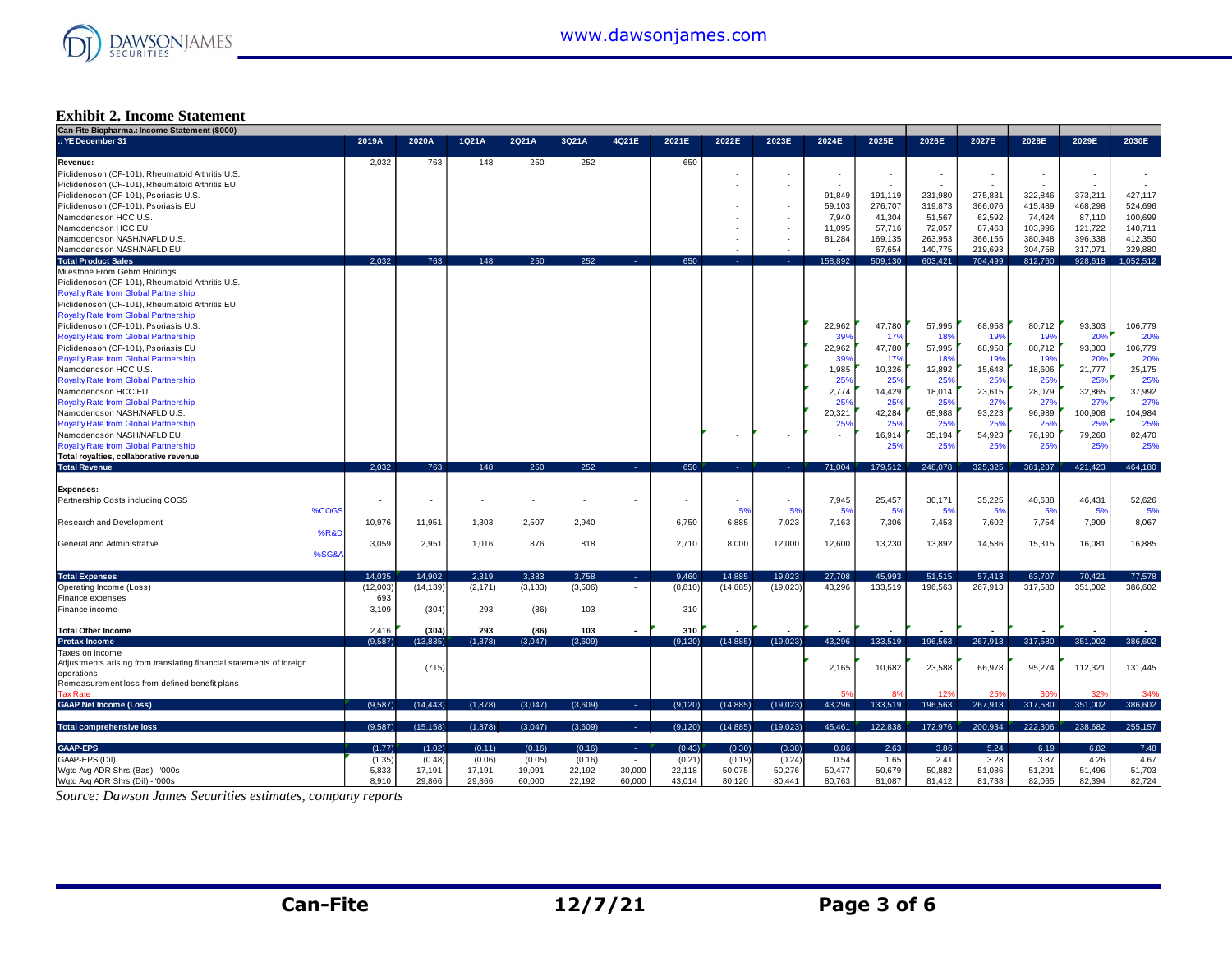

#### **Risk Analysis**

In addition to the typical risks associated with development stage specialty pharmaceutical companies, potential risks specific to Can-Fite are as follows:

**Financial risk.** The Company may need to raise capital in the marketplace, and there can be no assurances that the Company will be able to successfully raise capital and/or do so on favorable terms.

**Clinical and regulatory risk**. Lead products must start and complete clinical trials. Trials may not produce results sufficient for regulatory approval.

**Partnership risk.** Can-Fite may seek partnerships for clinical development support and commercialization. We have no specific knowledge of any discussions with possible partners today, and there can be no assurances that the Company will be able to secure a favorable partnership.

**Commercial risk.** There are no assurances that the Company will be able to secure favorable pricing, commercially launch products, and achieve significant market share to become profitable.

**Legal and intellectual property risk.** The Company may have to defend its patents and technical know-how, and there can be no assurances that the patents will not be infringed or will be held as valid if challenged, and or that the Company may infringe on third parties' patents.

#### **Important Disclosures:**

#### **Price Chart:**



Price target and rating changes over the past three years:

Initiated – Buy – December 13, 2018 – Price Target \$7

Update – Buy – March 26, 2019 – Price Target \$6

Update – Buy – May 21, 2019 – Price Target \$9 (adjusted down after reverse stock split).

- Update Buy August 7, 2019 Price Target \$9
- Update Buy September 11, 2019 Price Target \$9
- Update Buy September 18, 2019 Price Target \$9
- Update Buy September 23, 2019 Price Target \$9
- Update Buy October 15, 2019 Price Target \$9
- Update Buy October 31, 2019 Price Target \$9
- Update Buy November 4, 2019 Price Target \$9 Update – Buy – December 2, 2019 – Price Target \$9
- Update Buy December 11, 2019 Price Target \$9
- Update Buy February 3, 2020 Price Target \$9
- Update Buy February 19, 2020 Price Target \$9
- Update Buy March 5, 2020 Price Target \$9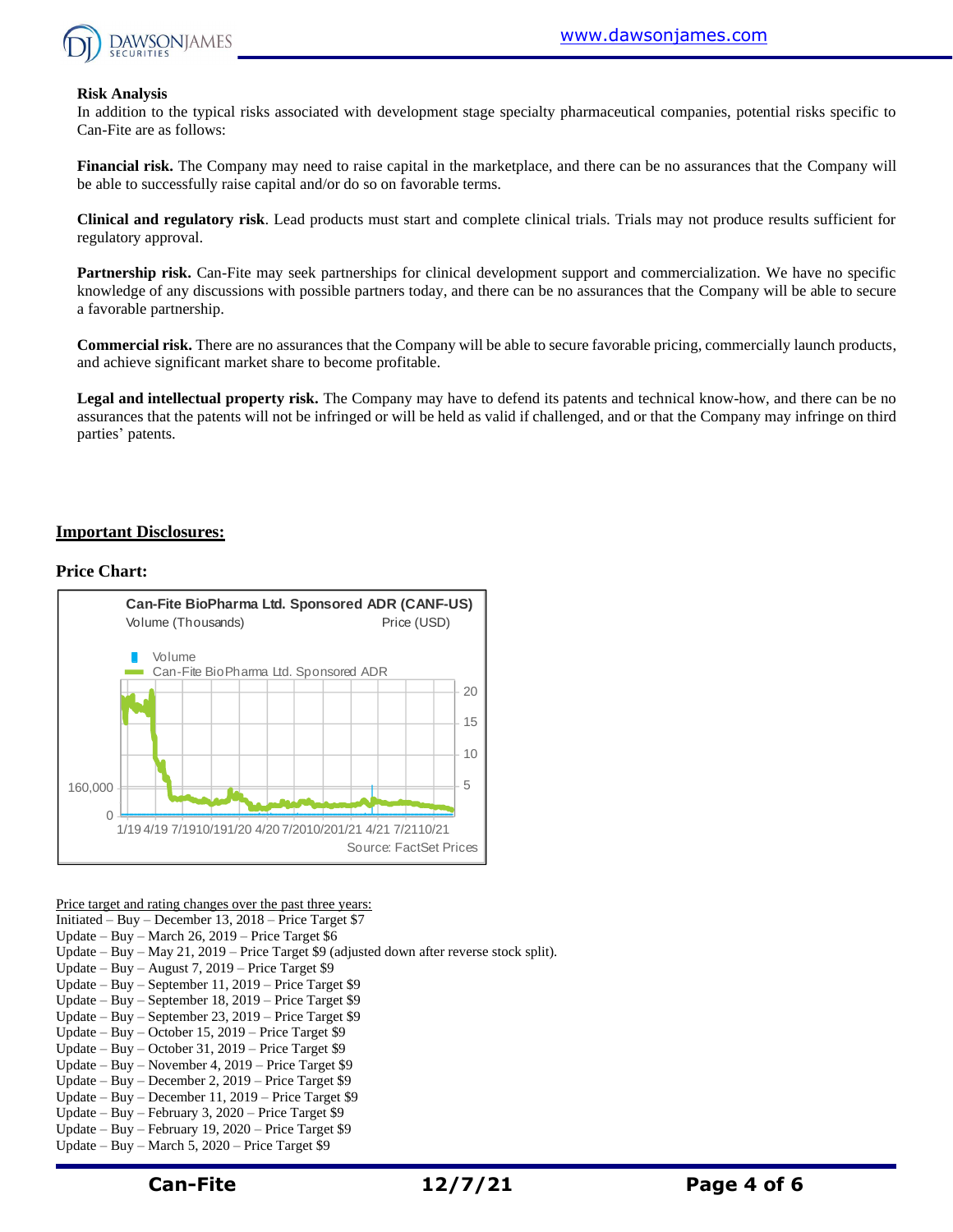

Update – Buy – April 13, 2020 – Price Target \$9 Update – Buy – April 20, 2020 – Price Target \$9 Update – Buy – May 19, 2020 – Price Target \$9 Update – Buy – June 1, 2020 – Price Target \$9 Update – Buy – June 9, 2020 – Price Target \$9 PT Change – Buy – June 10, 2020 – Price Target lowered from \$9 to \$7.0 Update – Buy – June 30, 2020 – Price Target \$7 Update – Buy – July 30, 2020 – Price Target \$7 Update – Buy – August 31, 2020 – Price Target \$7 PT Change – Buy – October 6, 2020 – Price Target \$5 Update – Buy – November 16, 2020 – Price Target \$5 Update – Buy – December 1, 2020 – Price Target \$5 Update – Buy – January 25, 2021 – Price Target  $$5$ Update – Buy – February 23, 2021 – Price Target \$5 Update – Buy – March 5, 2021 – Price Target \$5 Update – Buy – March 29, 2021 – Price Target \$5 Update – Buy – April 22, 2021 – Price Target \$5 Update – Buy – April 29, 2021 – Price Target \$5 Update – Buy – May 27, 2021 – Price Target \$5 Update – Buy – June 4, 2021 – Price Target \$5 Update – Buy – July 8,  $2021$  – Price Target \$5 Update – Buy – August 27, 2021 – Price Target \$5 Update – Buy – December 7, 2021 – Price Target \$5

Dawson James Securities, Inc. (the "Firm") is a member of the Financial Industry Regulatory Authority ("FINRA") and the Securities Investor Protection Corporation ("SIPC").

The Firm does not make a market in the securities of the subject Company (s). The Firm has NOT engaged in investment banking relationships with CANF in the prior twelve months, as a manager or co-manager of a public offering and has NOT received compensation resulting from those relationships. The Firm may seek compensation for investment banking services in the future from the subject Company (s). The Firm has NOT received other compensation from the subject Company (s) in the last 12 months for services unrelated to managing or co-managing of a public offering.

Neither the research analyst(s) whose name appears on this report nor any member of his (their) household is an officer, director or advisory board member of these companies. The Firm and/or its directors and employees may own securities of the Company (s) in this report and may increase or decrease holdings in the future. As of November 30, 2021, the Firm as a whole did not beneficially own 1% or more of any class of common equity securities of the subject company(s) of this report. The Firm, its officers, directors, analysts or employees may affect transactions in and have long or short positions in the securities (or options or warrants related to those securities) of the Company (s) subject to this report. The Firm may affect transactions as principal or agent in those securities.

Analysts receive no direct compensation in connection with the Firm's investment banking business. All Firm employees, including the analyst(s) responsible for preparing this report, may be eligible to receive non-product or service-specific monetary bonus compensation that is based upon various factors, including total revenues of the Firm and its affiliates as well as a portion of the proceeds from a broad pool of investment vehicles consisting of components of the compensation generated by investment banking activities, including but not limited to shares of stock and/or warrants, which may or may not include the securities referenced in this report.

Although the statements in this report have been obtained from and are based upon recognized statistical services, issuer reports or communications, or other sources that the Firm believes to be reliable, we cannot guarantee their accuracy. All opinions and estimates included in this report constitute the analyst's judgment as of the date of this report and are subject to change without notice.

## **Information about valuation methods and risks can be found in the "VALUATION" and "RISK ANALYSIS" sections of this report.**

The securities of the Company discussed in this report may be unsuitable for investors depending on their specific investment objectives and financial position. This report is offered for informational purposes only and does not constitute an offer or solicitation to buy or sell any securities discussed herein in any jurisdiction where such would be prohibited. Additional information is available upon request.